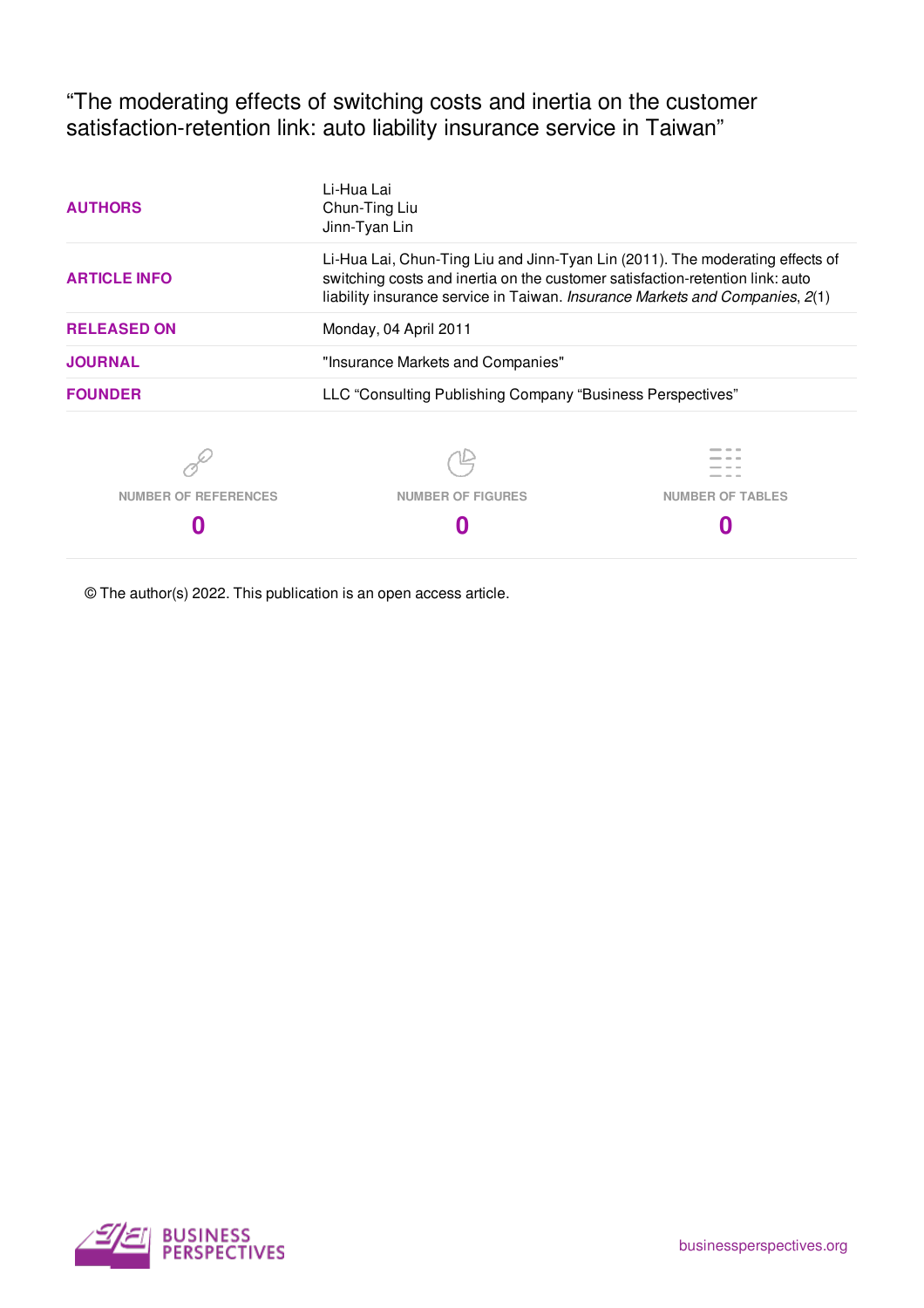# Li-Hua Lai (Taiwan), Chun-Ting Liu (Taiwan), Jinn-Tyan Lin (Taiwan)

# The moderating effects of switching costs and inertia on the customer satisfaction-retention link: auto liability insurance service in Taiwan

#### Abstract

Satisfaction, inertia, and switching costs are important factors affecting customer retention. However, the moderating effects of inertia and switching costs on the satisfaction-retention link in the auto liability insurance context have not been concluded. The purpose of this paper is to extend and verify such a customer retention model. A questionnaire was constructed and data were collected from 686 policyholders of auto liability insurance in Taiwan. Confirmatory factor analysis and regression techniques were then applied to analyze the data. The results indicate that customer satisfaction, inertia, and switching costs have positive effects on customer retention. For the moderating effect, the impact of satisfaction on customer retention decreases under conditions of high inertia and switching costs. Our findings show that the barriers made by switching costs and the behavioral lock-in effect produced by inertia create a pull-back effect, which prevents customers from switching to another insurance provider even in the face of dissatisfaction with the quality of service by the existing provider. Furthermore, the key findings specify that switching costs strengthen the moderating effect of inertia on the satisfaction-retention link and cause dissatisfied customers to retain their existing transaction relationships.

**Keywords:** insured satisfaction-retention, switching cost, inertia effect.

## Introduction

Satisfaction has typically been viewed as an important determinant affecting customer retention (Oliver, 1980; Fornell, 1992; Anderson and Sullivan, 1993). Researchers, who investigated the satisfaction-retention link, have shown that the relationship is weak and that customers stay with the current provider even though they state to be dissatisfied (Schneider and Bowen, 1999). Anderson and Srinivasan (2003) investigate the inertia that deterred dissatisfied customers from moving to an alternative provider. The inertia is the repeat purchase of the same brand passively and without much thought (White and Yanamandram, 2004). With inertia, customers exhibit repeated purchasing behaviors in spite of their negative perceptions about the existing service provider (Chintagunta and Honore, 1996; and White and Yanamandram, 2004). Abovementioned research results indicate that although satisfaction has an impact on loyalty, this relationship is moderated by inertia.

Furthermore, previous literature also has examined the impact of switching costs on customer retention (Jones, Mothersbaugh, and Beatty, 2000; Lee, Lee, and Feick, 2001; and Ranaweera and Prabhu, 2003) and has shown that switching costs present barriers to exit by customers and contribute to decision of customers to keep their existing transaction relationships even in the face of dissatisfaction. Previous studies have successfully identified inertia and switching costs that moderate the link between satisfaction and customer retention and that can partially explain the weak overall relationship. The abovementioned results could be an important issue in that the impact of satisfaction on customer retention decreases under conditions of high inertia and switching costs.

When customers want to switch insurance companies, they must pay greater switching costs in terms of search costs (the costs of time spent for searching information about claims settlement service, investment behavior, and financial stability of insurance companies, etc.) and transaction costs (the costs of time and effort needed for bargaining price and administrative activities), according to existing literature review on insurance, particularly from Berger,

-

Kleindorfer, and Kunreuther (1989), Posey and Yavas (1995), Posey and Tennyson (1998), Schlesinger and Schulenburg (1991), and Eckardt (2008). There is a high degree of information asymmetry that exists between insurance companies and customers. In general, customers are placed in a weak position in terms of insurance information (Cummins and Doherty, 2006). These costs enable the insurance company to exert a certain degree of monopolistic power over its current customers (Williamson, 1979). In addition, a predominant feature of the insurance industry is that only a relatively small number of customers exit from their current insurance companies (Crosby and Stephens, 1987). Crosby and Stephens (1987) indicate that after purchasing the insurance policy, many policyholders probably put the insurance policy away and forget it for extended periods of time. Without a triggering cue, such as a call from an outside agent or sales staff, the policy is protected from termination by the policyholder's own inertia. Furthermore, since auto insurance in Taiwan is a homogenous contract<sup>1</sup>, customers who are lazy or do not want to put forth the necessary effort are strengthened in their desire to save time or avoid new choices, causing customers to remain in their existing transaction relationships in consideration of a lack

<sup>-</sup>1 This study focuses on auto liability insurance in Taiwan since auto liability insurance contracts currently sold by Taiwanese insurance companies have identical contract terms and contents, and thus these can be viewed as homogenous contracts.

Li-Hua Lai, Chun-Ting Liu, Jinn-Tyan Lin, 2011.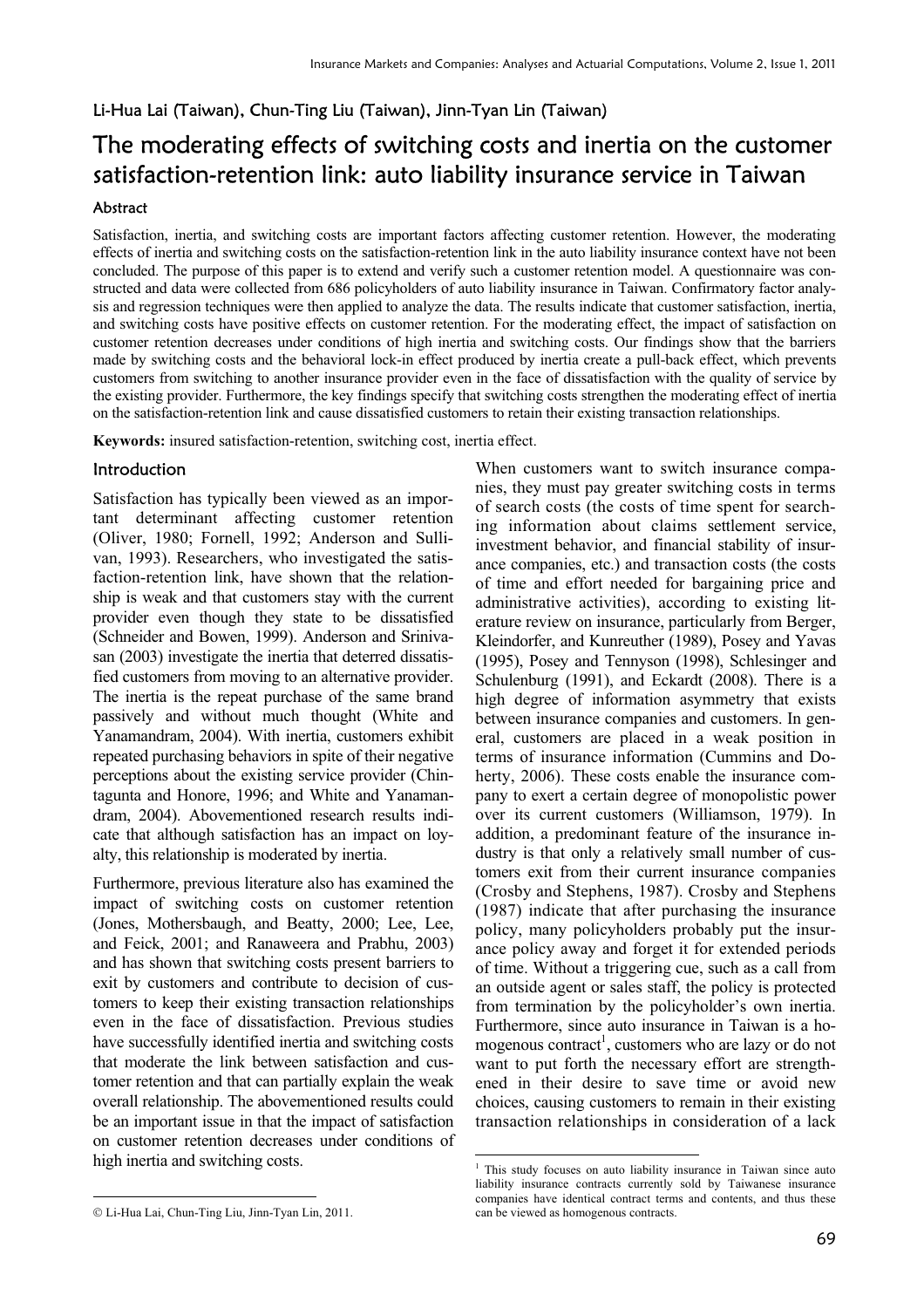of heterogeneity between contracts (Bloemer and Kasper, 1995). Switching costs and inertia necessarily play a critical role in customer retention in the auto insurance market. This study focuses greatly on this subject due to shortcomings in previous research. Next, when customers find that switching auto insurance providers require renewed expenditures in switching costs, such as search costs and transaction costs, lazy customers may willingly fall into inertial behaviors to avoid paying so many costs again. Customers may choose their previous service providers, thus manifesting the behavioral lock-in effect (Barnes, Gartland, and Stack, 2004). This phenomenon suggests that switching costs further cause inertia to reduce the impact of satisfaction on customer retention. Previous literature generally only discussed the impact of either switching costs or inertia on customer retention and did not integrate switching costs and inertia to examine the impact of the interaction effect between the two on the satisfaction-retention link. A question that should be examined in greater depth is: Do the barriers made by switching costs and the behavioral lock-in effect produced by inertia create a pull-back effect, which prevent customers from abandoning transaction relationships even in the face of dissatisfaction with service quality? The customer retention based on inertia and switching costs has primarily focused on the service industry, and little research concentrates on the insurance industry. We hypothesize that the barriers to customer exit presented by switching costs strengthen the impact of inertia in weakening the relationship between satisfaction and customer retention in the auto liability insurance market. In this study, we use the theory of the relationship marketing and questionnaire data, build a sample empirical analysis of the relationship marketing on customer retention, satisfaction, inertia, and switching costs of auto liability insurance in property and casualty insurance, and then perform regression techniques to test the effects of the abovementioned issues. The findings of this study have implications on both theory and practice.

This paper is organized as follows. Section 1 presents the literature review and hypothesis. Section 2 describes the data, including market analysis, data collection and sample characteristic analysis. Section 3 discusses the methodology, including factor constructs measurement, confirmatory factor analysis and regression analysis Section 4 explains research results, discussion, and implications and a conclusion ends the paper in the final Section.

#### 1. Literature review and hypothesis

**1.1. Customer satisfaction as a driver of customer retention.** Satisfaction is defined as the degree of overall pleasure or contentment felt by the customer, resulting from the ability of the service to fulfill the customer's desires, expectations, and needs (Hellier, Geursen, Carr, and Rickard, 2003). Customer retention is defined as the future propensity of a customer to stay with the service provider (Morgan and Hunt, 1994). Customer satisfaction can increase customer retention, lower price sensitivity, help gain market share from competitors, reduce costs of attracting new customers, and improve a firm's market reputation (Sheth and Sisodia, 1999). Conceptually, higher satisfaction should diminish the perceived benefits of switching service providers, thus produce higher customer retention (Anderson and Sullivan, 1993). As a result, many service providers adopt strategies to improve customer satisfaction with the goal of strengthening ties with customers and increasing customer retention (Ravald and Gronroos, 1996). Many other studies have shown that satisfaction positively impacts on customer retention (Bolton, 1998; Cronin and Taylor, 1992; Danaher and Mattsson, 1998; Fornell, 1992; Jones et al., 2000; Mittal and Lassar, 1998; Oliver, 1980; Ranaweera and Prabhu, 2003; Ranaweera and Neely, 2003; Swan and Trawick, 1981; Taylor and Baker, 1994; and Tsoukatos and Rand, 2006). To be consistent with previous research, we therefore hypothesize that:

#### *H1: Customer satisfaction has a positive effect on customer retention.*

**1.2. Inertia as a driver of customer retention.** Inertia is illustrated as a consistent pattern of purchasing the same brand almost every time a consumer shops. This is manifested by purchase of a brand out of habit and merely because less effort is required (Solomon, 1994) to do so. With inertia, the customer does not find it worthy to spend time and go through the decision process entailed in selecting another brand (Assael, 1998). Inertia is a non-conscious form of human emotion, and it has been conceptualized as a single dimensional construct consisting of "passive service patronage without true loyalty" (Huang and Yu, 1999). True loyalty is a propensity to make a repeated purchase that is enduring and constant over time, whereas the effect of inertia is repeated purchase made passively without much thought or that is done despite negative perceptions of the customer about a brand (Chintagunta and Honore, 1996). With regard to insurance industry, many policyholders probably put their insurance policies away and forget about those (Crosby and Stephens, 1987). Without a triggering cue, such as a call from an outside agent or sales staff, the policy is protected from termination by the policyholder's own inertia. Hence, it is expected that the more inert the policyholders are, the higher probability there is for the customers to stay with their current auto insurance providers. Accordingly, we introduce the following hypothesis:

*H2: The higher is the level of inertia, the greater is the level of customer retention.*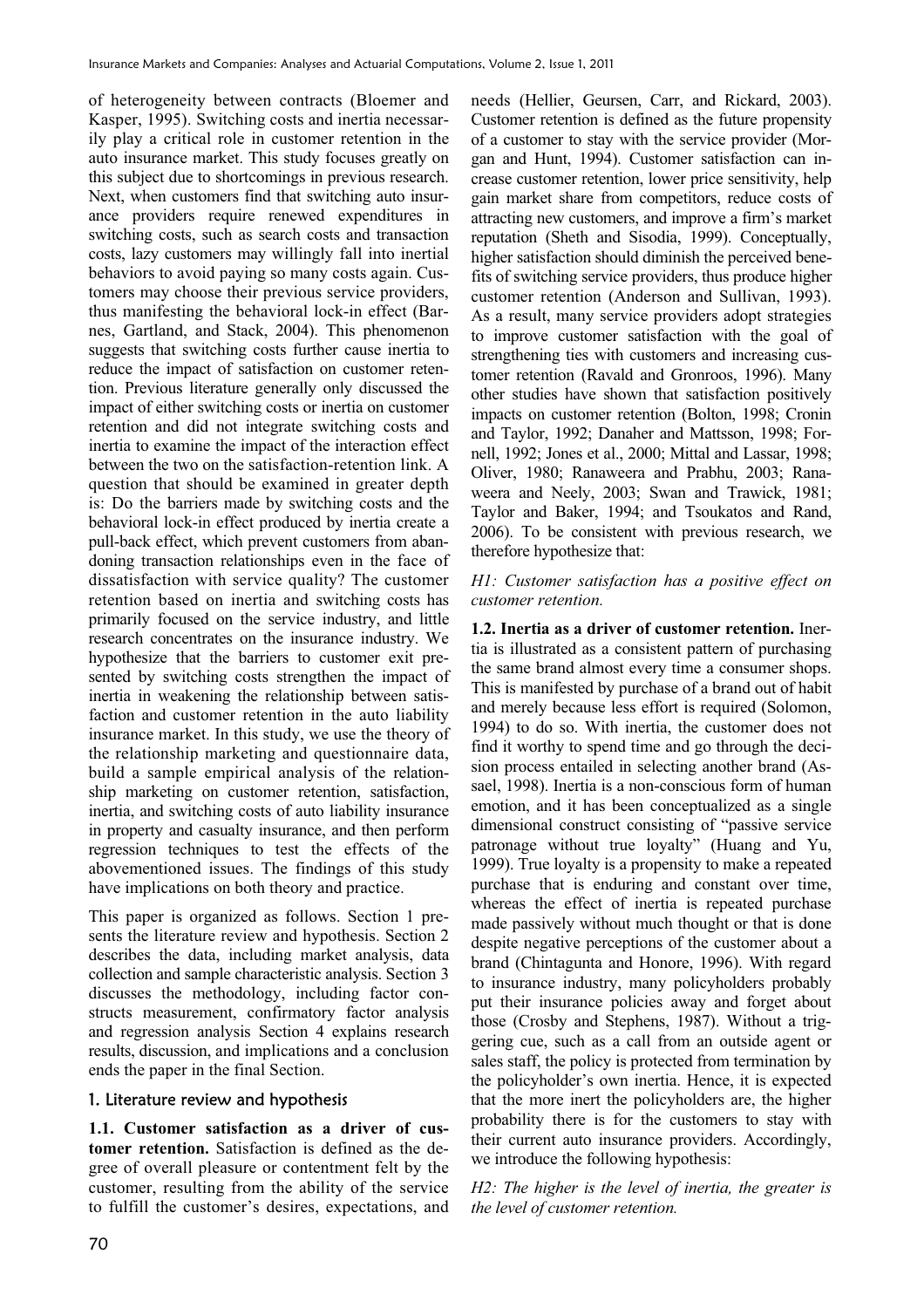**1.3. Moderating effect of inertia.** Inertia is the repeat purchase of the same brand passively without much thought (White and Yanamandram, 2004). The repeated purchasing behaviors may even be in spite of the consumer's negative perceptions about the brand (Chintagunta and Honore, 1996; and White and Yanamandram, 2004). Anderson and Srinivasan (2003) use e-commerce as a case to study and test the moderating effect of inertia between satisfaction and loyalty. Their results show that when customers have a higher level of inertia, the impact of satisfaction on loyalty decreases; conversely, a lower level of inertia is associated with a greater impact of satisfaction on loyalty. It is evident that inertia has an impact on customer consideration of feasible replacements and that customers with higher level of inertia do not consider choosing alternative service providers even in the face of dissatisfaction. As a result, we suggest that when customers have a high level of inertia, the impact of satisfaction on customer retention decreases. Thus, we hypothesize the following:

## *H3: When customers have a high level of inertia, the impact of satisfaction on customer retention decreases.*

**1.4. Switching costs as a driver of customer retention.** Switching cost is formally defined as the cost of changing services in terms of time, monetary value, and psychological factor (Dick and Basu, 1994). In the insurance market, switching costs may be incurred from switching from current insurer to another (Williamson, 1979). Such costs may include search costs (the costs of time spent for searching information about claims settlement service, investment behavior, and financial stability of insurance companies, etc.) and transaction costs (the costs of time and effort needed for bargaining price and administrative activities) (Berger et al., 1989; Eckardt, 2008; Posey and Yavas, 1995; Posey and Tennyson, 1998; Schlesinger and Schulenburg, 1991; and Williamson, 1979). These costs enable the insurer to exert a certain degree of monopolistic power over its current customers (Williamson, 1979). Thus, once an auto insurance company is chosen, there exists a switching cost for changing insurers, thus reducing the intention of customers to switch (Dahlby and West, 1986; and Schlesinger and Schulenburg, 1993). Switching costs make changing service providers more expensive and create a dependence of the customer on the service provider (Morgan and Hunt, 1994). As perceived switching costs increase, customers are less likely to change service providers (Ping, 1993; Bansal and Taylor, 1999; Jones et al., 2000; Lee et al., 2000; and Ranaweera and Prabhu, 2003). Thus, the larger are the switching costs, the higher is the customer retention of the same service provider. In line with previous research, we hypothesize that:

#### *H4: Perceived switching costs have a direct positive effect on customer retention.*

**1.5. Moderating effect of switching costs.** While the main effect of switching costs on customer retention has been empirically supported in a number of studies, some papers also have examined the moderating effect of switching costs on the satisfaction-retention link. Jones et al. (2000) suggest that when perceived switching costs are lower, unsatisfied customers are less willing to stay than satisfied customers; when perceived switching costs are higher, unsatisfied customers keep their current providers. Their results indicate that the impact of coresatisfaction on repurchase intentions decreases under conditions of high switching costs. Some empirical studies have shown that the relationship between satisfaction and customer retention is weak: as switching costs increase, sensitivity of customers to satisfaction diminishes (Hauser, Simester, and Wernerfelt, 1994; Jones et al., 2000; and Lee et al., 2000). Therefore, another hypothesis is:

#### *H5: As perceived switching costs increase, the relationship between satisfaction and customer retention diminishes.*

When customers want to switch insurance companies, they must pay higher switching costs, particularly search and transaction costs. Customers who are lazy or who find the process troublesome will willingly fall into inertial tracks to avoid repaying the said costs; these customers choose to remain with their current service providers, manifesting a behavioral lock-in effect (Barnes et al., 2004). This phenomenon occurs due to the high degree of information asymmetry present in the insurance market. For customers who lack insurance information, it is necessary to search for relevant insurance information, and evaluate and select service providers with better service quality when they want to choose a new insurance company with whom they wish to establish a relationship. When customers perceive that they must spend a greater amount of time and effort to search for and choose service providers with better service quality, customers with higher levels of inertia are more willing to maintain current transaction relationships, manifesting the behavior lock-in effect. Thus, switching costs produce barriers to customer exit and strengthen inertia in weakening the impact of satisfaction on customer retention. Accordingly, we present the following hypothesis:

*H6: As perceived switching costs increase, the moderating effect of inertia on the relationship between satisfaction and customer retention strengthens.* 

## 2. Data

**2.1. Market analysis.** Marketing channels of auto insurances in Taiwan include broker and independent agent channels and direct writer channel. The empirical analysis is based on data from the auto insurance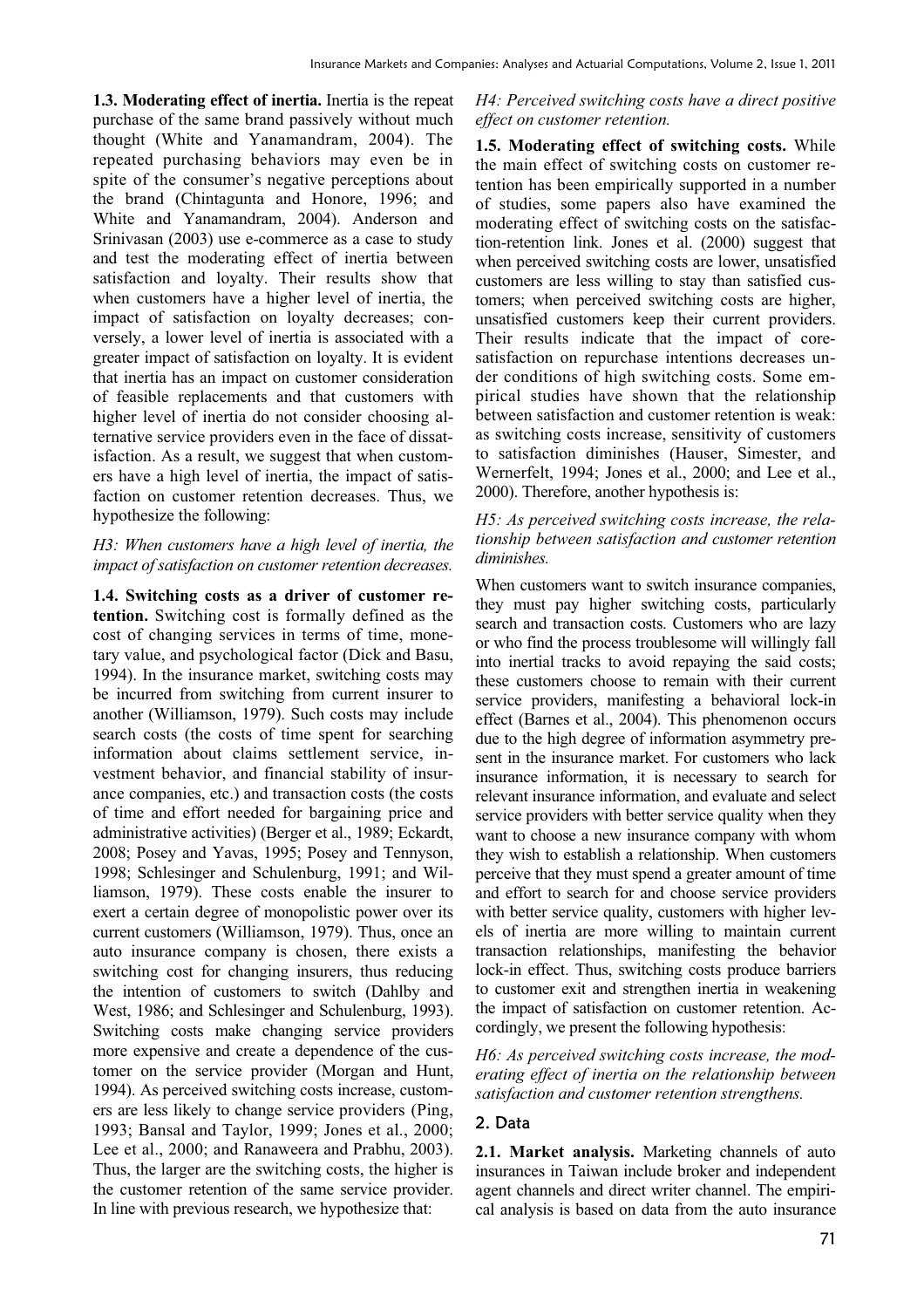market in Taiwan. The annual worth of the auto insurance providers is \$44.4 billion in premiums (2008), of which 27.7, 7.7, 24.7, and 39.9 percent are accounted for by auto damage insurance, theft insurance, voluntary third party liability insurance, and compulsory liability insurance, respectively. There are 14 major providers of auto insurance in the market, the concentration index from 2007 to 2009 is 0.1133, 0.1110, and  $0.1079$ , respectively<sup>1</sup>. The highest market ratio is lower than 25% and the market share from the second to fifth places is about 10%-6%, therefore, the market may be considered reasonably competitive. To compare the customer retention under identical contracts, we used as samples policyholders who had simultaneously purchased compulsory auto liability insurance and voluntary auto third party liability insurance. These policyholders constituted over 64% of the renewal business in the Taiwanese auto insurance market. Thus, it helped us to observe the intention of customers in staying with their existing insurance companies after their auto insurance contracts expire.

**2.2. Data collection and sample characteristics.** Our sample included individual customers who simultaneously purchased compulsory auto liability insurance and voluntary auto third party liability insurance in Taiwan. To ensure that the sample data had regional representativeness, we distributed 600, 300, and 300 surveys each in the northern, central, and southern regions of Taiwan. Here, we chose to distribute 1200 copies of the questionnaires to obtain a reliable sample size (about 700 questionnaires) because we estimated that the recovery rate of questionnaires will be 60% upon distribution. Individual surveys were distributed via insurance sales staff. In other word, questionnaires were distributed through staffs of the insurance company. Those who were insured with an age of 18 years old and above (only people above the age of 18 could get their driver's license) and who have bought the voluntary auto third party liability insurance were qualified as respondents of the questionnaire. Hence, the objects that the questionnaires were distributed to were not specifically screened, but they conformed to the actual situation in the Taiwan market. The survey distribution period of this paper lasted from January to June 2009. A total of 785 questionnaires were collected. After discarding 99 incomplete questionnaires which among the questionnaires collected, 99 questionnaires had incomplete answers and were thus deleted. The final sample size was 686. The empirical literature of relationship marketing places no strict limitation on the size of the samples to ensure credibility. Note that we have listed several empirical articles referred to by this paper to prove the proper size of the samples.

The literature we listed here described the size of samples (between 200 and 600). These articles were all published in the management and marketing journals (Danaher and Mattsson, 1998; Jones et al., 2000; Lee et al., 2001; Morgan and Hunt, 1994; Ranaweera and Prabhu, 2003; Ranaweera and Neely, 2003; Tsoukatos and Rand, 2006). Hence, the size of the samples in this paper (686) shall be reasonably regarded as reliable. Table 1 shows the samples characteristics of the demographics. In terms of gender, male respondents constituted 57.0% of the overall sample; female respondents made up 43% of the sample. In terms of age, the primary age range of correspondents was between 31 and 50 years, and these respondents accounted for 62.2% of the overall sample. In terms of education background, university or college graduates accounted for the highest proportion of respondents at 41.5%. A majority, or 54.8%, of respondents lived in northern Taiwan. With regard to the samples obtained through the questionnaire, the percentages in terms of gender, age, and education were quite close to those of the entire population<sup>2</sup>. This could prove the representativeness of the sample data as described in this paper.

Table 1. Sample characteristic

| Sample<br>characteristic | Items                              | Population<br>percent (%) | Frequency<br>$(N=686)$ | Sample<br>percent (%) |  |
|--------------------------|------------------------------------|---------------------------|------------------------|-----------------------|--|
| Gender                   | Male                               | 56.20%                    | 391                    | 57.0%                 |  |
|                          | Female                             | 43.80%                    | 295                    | 43.0%                 |  |
|                          | 18-30                              | 23.03%                    | 130                    | 19.0%                 |  |
| Respondent               | $31 - 40$                          | 28.68%                    | 217                    | 31.6%                 |  |
| age                      | 41-50                              | 27.01%                    | 210                    | 30.6%                 |  |
|                          | Over 51                            | 21.28%                    | 129                    | 18.8%                 |  |
| Education                | Doctor and<br>master               | 46.03%                    | 75                     | 10.9%                 |  |
|                          | University or<br>college graduates |                           | 285                    | 41.5%                 |  |
|                          | Senior high<br>school graduates    | 34.55%                    | 270                    | 39.4%                 |  |
|                          | Junior high<br>school graduates    | 19.42%                    | 56                     | 8.2%                  |  |
|                          | Northern region                    | 45.48%                    | 376                    | 54.8%                 |  |
| Residence<br>areas       | Central region                     | 25.45%                    | 155                    | 22.6%                 |  |
|                          | Southern region                    | 29.07%                    | 155                    | 22.6%                 |  |

Table 2 illustrates the descriptive statistics and simple bi-variate correlation coefficients among the factor constructs. The results suggest significant positive effects of satisfaction, inertia and switching costs on customer retention, with inertia explaining a higher proportion of variance in the dependent variable customer retention (*CR*) than satisfaction (*S*) and switching costs (*SC*).

**EXECUTE:**<br><sup>1</sup> We use the market share of all insurers to calculate the Herfindahl Index as the concentration index.

 2 We took the demographics of those who are employed (above the age of 15) from the Directorate General of Budget, Accounting and Statistics, Executive Yuan, Taiwan, as the population percentage because the voluntary auto third party liability insurance in Taiwan does not include education and income as factors for risk classification.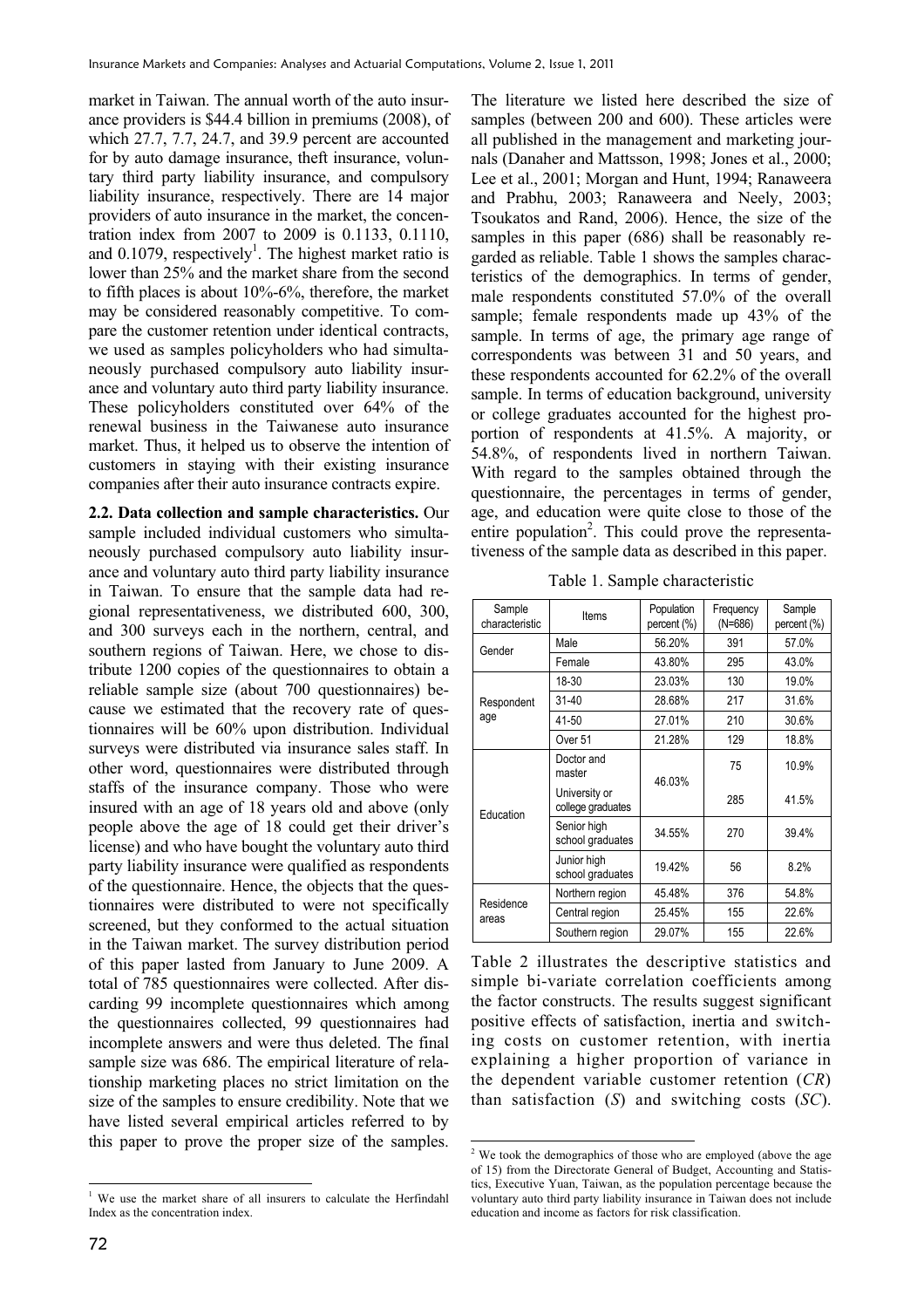| Variables            | Mean  | Standard deviation | Maximum | Minimum | СR                   | ں        |          | SC |
|----------------------|-------|--------------------|---------|---------|----------------------|----------|----------|----|
| Customer (CR)        | 5.063 | 1.242              |         |         |                      |          |          |    |
| Satisfaction (S)     | 4.050 | .377               |         |         | $0.445*$             |          |          |    |
| Inertia (I)          | 4.652 | 1.170              |         |         | $0.557$ <sup>*</sup> | $0.622*$ |          |    |
| Switching costs (SC) | 4.299 | .397               |         |         | 0.494"               | $0.223*$ | $0.334*$ |    |

Table 2. The descriptive statistics and correlation coefficients of the variables

Note: \* Correlation is significant at 0.01 level.

## 3. Methodology

Our methodology covers three procedures. The first procedure described the steps in measuring factor constructs, i.e., how to produce questionnaire items for factor constructs. The subsequent process examined whether or not the reliability and validity of questionnaire items conform to standard values with the confirmatory factor analysis and indexes, which include the Model Fit Index in Table 3 and reliability and validity of questionnaire items for confirmatory factor analysis in Table 4. After having examined that the questionnaire items for factor constructs indeed conformed to the reliability and validity levels, we averaged the scores of the questionnaire items for factor constructs. The last step was to execute the regression analysis to validate the hypothesis in this paper. Pursuant to the steps of study in this text, we designed the structure of methodologies into factor constructs measurement, confirmatory factor analysis, and regression analysis. Each of these procedures is discussed below.

**3.1. Factor constructs measurement.** Measures for all factor constructs were taken from the existing literature. Customer retention, satisfaction, switching costs, and inertia were all measured using multiple items, seven-point Likert scales. The customer retention items were based on Morgan and Hunt (1994). Respondents were instructed to rate their intention to stay with their current auto insurance company in the future. The satisfaction items were an adaptation of those used by Hellier et al. (2003) and aided in the evaluation of the degree of overall pleasure or contentment felt by the customer resulting from the ability of the service provider to fulfill the customer's desires, expectations, and needs in relation to the service. The items that measured inertia were adopted from Huang and Yu (1999), and Anderson and Srinivasan (2003). The measures show a consistent pattern of purchasing an insurance contract form the same insurer in the future; the insurance is purchased out of habit merely because less effort is required to do so and since the customer does not find it worthy to go through another decision process entailed in looking for another service provider. To measure switching costs, we adopted the items from Jones et al. (2000), captured costs across a variety of dimension, and focused on the overall perception of time, money, and effort associated with switching auto insurance companies. All questionnaires of the four factor constructs are provided in Table 4. We then employed confirmatory factor analysis to confirm the reliability and validity of the factor constructs measurement.

**3.2. Confirmatory factor analysis.** We tested the factor constructs measurement via confirmatory factor analysis (CFA) using AMOS 4.0. The fit index of CFA is shown in Table 3. Results indicated that although the chi-square statistic was significant [chisquare (59) = 101.71;  $P < 0.01$ ] as is common with large sample sizes and as root mean square residual (RMR) exceeded the suggested value, the CFA nonetheless revealed a relatively good fit to the data [chisquare (59) = 101.71, *p* = 0.00, *GFI* = 0.978, *AGFI* = 0.966, *CFI* = 0.993, *RMR* = 0.055, *RMSEA* = 0.033], confirming the efficiency of our measurement model. With regard to reliability and validity, the results are shown in Table 4. The scales showed acceptable reliability as all coefficient alphas were greater than 0.8 (Nunnally, 1978). In addition, all measures of composite reliability were greater than 0.80, and all average variance extracted (AVE) estimates were greater than 0.5 (Fornell and Larcker, 1981). Given evidence of convergent validity, all the items had significant loadings on their respective factor constructs (Anderson and Gerbing, 1988). Discriminant validity was evidenced by the fact that none of the confidence intervals of the phi estimates between the pairs of constructs included 1.0 (Anderson and Gerbing, 1988). Table 4 summarizes the results of the item description, factor loading, AVE, reliability, and validity test.

Table 3. Summary of fit indices of the model

| Fit indices   |             |       | df.<br>$\gamma$ $\gamma$<br>ratio<br>ا عدہ | GFI   | AGF'  | CFI         | RMR    | <b>RMSEA</b> |
|---------------|-------------|-------|--------------------------------------------|-------|-------|-------------|--------|--------------|
| Value         | 101.7<br>74 | 0.000 | .724                                       | 0.978 | 0.966 | 0.993       | 0.055  | 0.033        |
| Suggest value |             | >0.05 |                                            | >0.90 | >0.90 | $\geq 0.95$ | < 0.05 | < 0.07       |

Note:  $\chi^2/df$ . ratio < 3<sup>21</sup>, *GFI* > 0.90, *AGFI* > 0.90<sup>20</sup>, *CFI* ≥ 0.95<sup>24</sup>, *RMR* < 0.05, *RMSEA* < 0.07<sup>21</sup>.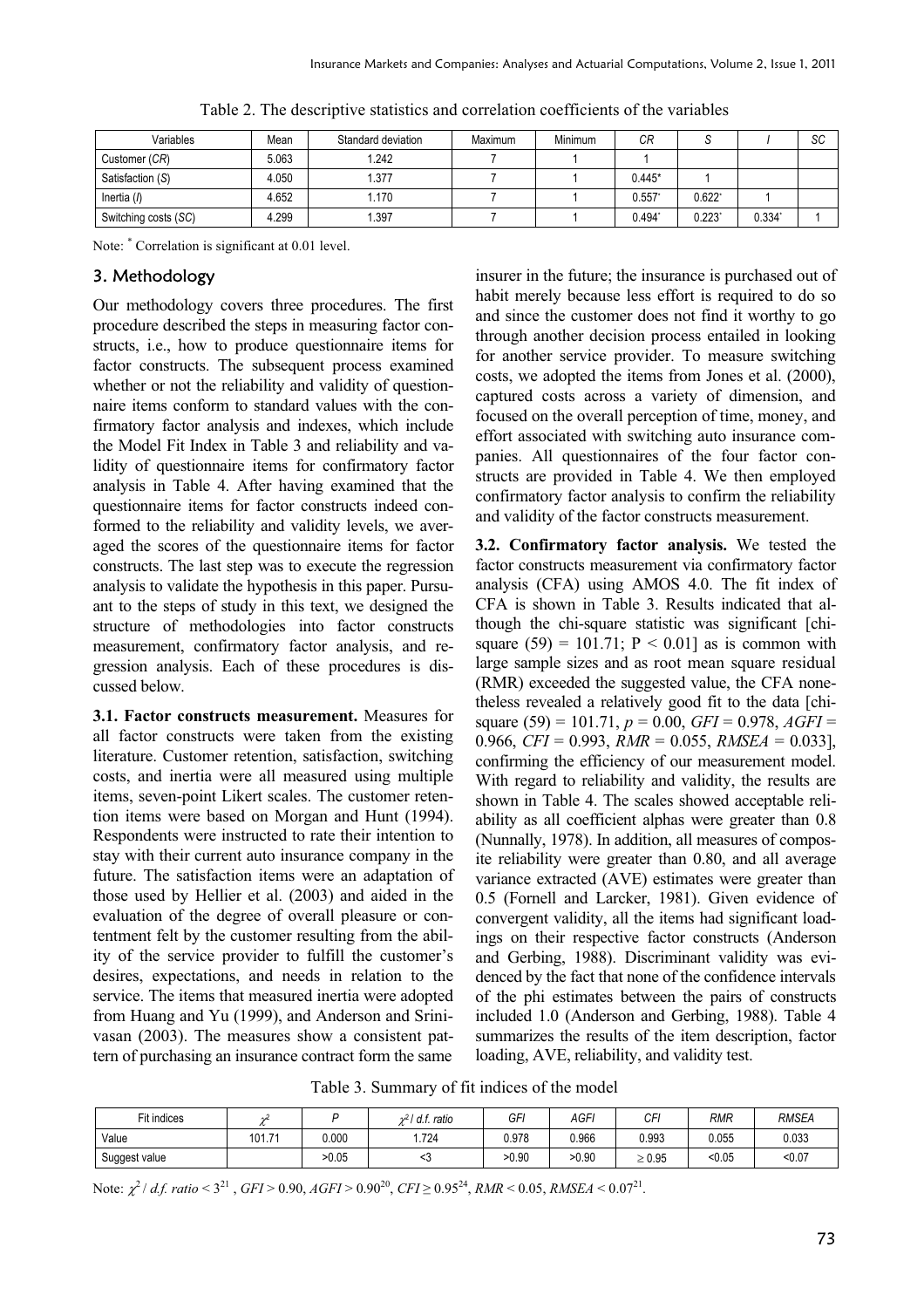| Factor constructs/item                                                                                                        | Factor<br>loading | t-value | Coefficient<br>alpha | Composite<br>reliability | Average variance<br>extracted |  |  |  |
|-------------------------------------------------------------------------------------------------------------------------------|-------------------|---------|----------------------|--------------------------|-------------------------------|--|--|--|
| Customer retention                                                                                                            |                   |         |                      |                          |                               |  |  |  |
| I intend to remain with my current auto insurance company when my contract<br>expires.                                        | 0.836             |         | 0.899                | 0.899                    | 0.749                         |  |  |  |
| I intend to remain with my current auto insurance company for the two years.                                                  | 0.899             | 28.399  | 0.899                | 0.899                    | 0.749                         |  |  |  |
| I intend to remain with my current auto insurance company for the next few<br>years.                                          | 0.860             | 26.783  | 0.899                | 0.899                    | 0.749                         |  |  |  |
| Reference: Morgan and Hunt (1994)                                                                                             |                   |         |                      |                          |                               |  |  |  |
|                                                                                                                               | Satisfaction      |         |                      |                          |                               |  |  |  |
| I am pleased that I purchased auto insurance from the company.                                                                | 0.889             |         | 0.910                | 0.914                    | 0.729                         |  |  |  |
| My decision to purchase auto insurance from the company was a wise one.                                                       | 0.912             | 34.068  | 0.910                | 0.914                    | 0.729                         |  |  |  |
| I feel good about my decision to purchase the company's auto insurance.                                                       | 0.868             | 31.805  | 0.910                | 0.914                    | 0.729                         |  |  |  |
| I would positively recommend the company's auto insurance to other people.                                                    | 0.735             | 23.362  | 0.910                | 0.914                    | 0.729                         |  |  |  |
| Reference: Hellier et al. (2003)                                                                                              |                   |         |                      |                          |                               |  |  |  |
| Inertia                                                                                                                       |                   |         |                      |                          |                               |  |  |  |
| Unless other companies provide very advantageous conditions, I'm already<br>used to getting auto insurance from this company. | 0.795             |         | 0.857                | 0.870                    | 0.692                         |  |  |  |
| Unless I became very dissatisfied with this auto insurance company, changing<br>to a new one would be a bother.               | 0.785             | 20.428  | 0.857                | 0.870                    | 0.692                         |  |  |  |
| Unless I became very dissatisfied with this auto insurance company, switching<br>to a new one is very inconvenient for me.    | 0.910             | 21.110  | 0.857                | 0.870                    | 0.692                         |  |  |  |
| References: Huang and Yu (1999) and Anderson and Srinivasan (2003)                                                            |                   |         |                      |                          |                               |  |  |  |
| Switching costs                                                                                                               |                   |         |                      |                          |                               |  |  |  |
| For me, the costs in time, money, and effort to switch auto insurance company<br>are high.                                    | 0.845             |         | 0.904                | 0.905                    | 0.760                         |  |  |  |
| In general it would be a hassle changing auto insurance company.                                                              | 0.877             | 28.053  | 0.904                | 0.905                    | 0.760                         |  |  |  |
| It would take a lot time and effort changing auto insurance company.                                                          | 0.893             | 28.800  | 0.904                | 0.905                    | 0.760                         |  |  |  |
| Reference: Jones et al. (2000)                                                                                                |                   |         |                      |                          |                               |  |  |  |

Table 4. The reliability and validity of the factor constructs measurement

**3.3. Regression analysis.** Marketing literature generally conducts the regression analysis on the average of scores for questionnaire items for factor constructs. This paper followed here the practice of the literature mentioned above and took the averages of customer retention, satisfaction, inertia, and switching costs. To provide empirical evidence to our hypotheses, we proposed an ordinary least squares (OLS) regression for the dependent variable *CR*, which represented the intention that the customers would continue to stay with their current auto insurance company in the future. For the proposed model, we employed six independent variables: the continuous variable for satisfaction, inertia, switching costs, and their binary and ternary interaction terms. To test this, we constructed the following model:

 $CR = \beta_0 + \beta_1 \cdot S + \beta_2 \cdot I + \beta_3 \cdot SC + \beta_4 \cdot S \cdot I +$  $+\beta_{5}\cdot S\cdot SC+\beta_{6}\cdot S\cdot I\cdot SC+\varepsilon_{i}$ 

where *CR* represented the customer retention, *S* represented the satisfaction, *I* represented the Inertia, *SC* represented the switching costs,  $S \cdot I$  represented the binary interaction term of satisfaction and inertia, *S SC* represented the binary interaction term of satisfaction and switching costs,  $S \cdot I \cdot SC$  represented the ternary interaction term of satisfaction, inertia and switching costs, and  $\varepsilon$ <sub>i</sub> was the error term. We then conduct the regression analysis on the aver-

age of scores for questionnaire items for customer retention, satisfaction, inertia, and switching costs.

In this model, we were interested in the regression coefficient of the satisfaction, inertia, switching costs, and their interaction term. We expected the regression coefficients of satisfaction, inertia and switching costs to be positive  $(\beta_1 > 0, \beta_2 > 0, \beta_3 > 0)$ as the higher the level of satisfaction, inertia, and switching costs, the higher the level of customer retention. In addition, a negative correlation may exist between the binary interaction and customer retention ( $\beta_4$  < 0,  $\beta_5$  < 0), since the impact of satisfaction on customer retention decreases under conditions of high inertia and switching costs. The most interesting outcome was the regression coefficient of the ternary interaction term; we predicted this coefficient to be negative ( $\beta_6 < 0$ ), which means that as perceived switching costs increase, the moderating effect of inertia on the relationship between satisfaction and customer retention strengthens.

#### 4. Empirical model and results

**4.1. Regression model.** This study utilized regression analysis to test the hypotheses. Four regression models were established for this study. In Table 5, Model 1 contains the direct effect of satisfaction, inertia, and switching costs. Models 2 and 3 add binary interaction terms between inertia, switching costs, and satis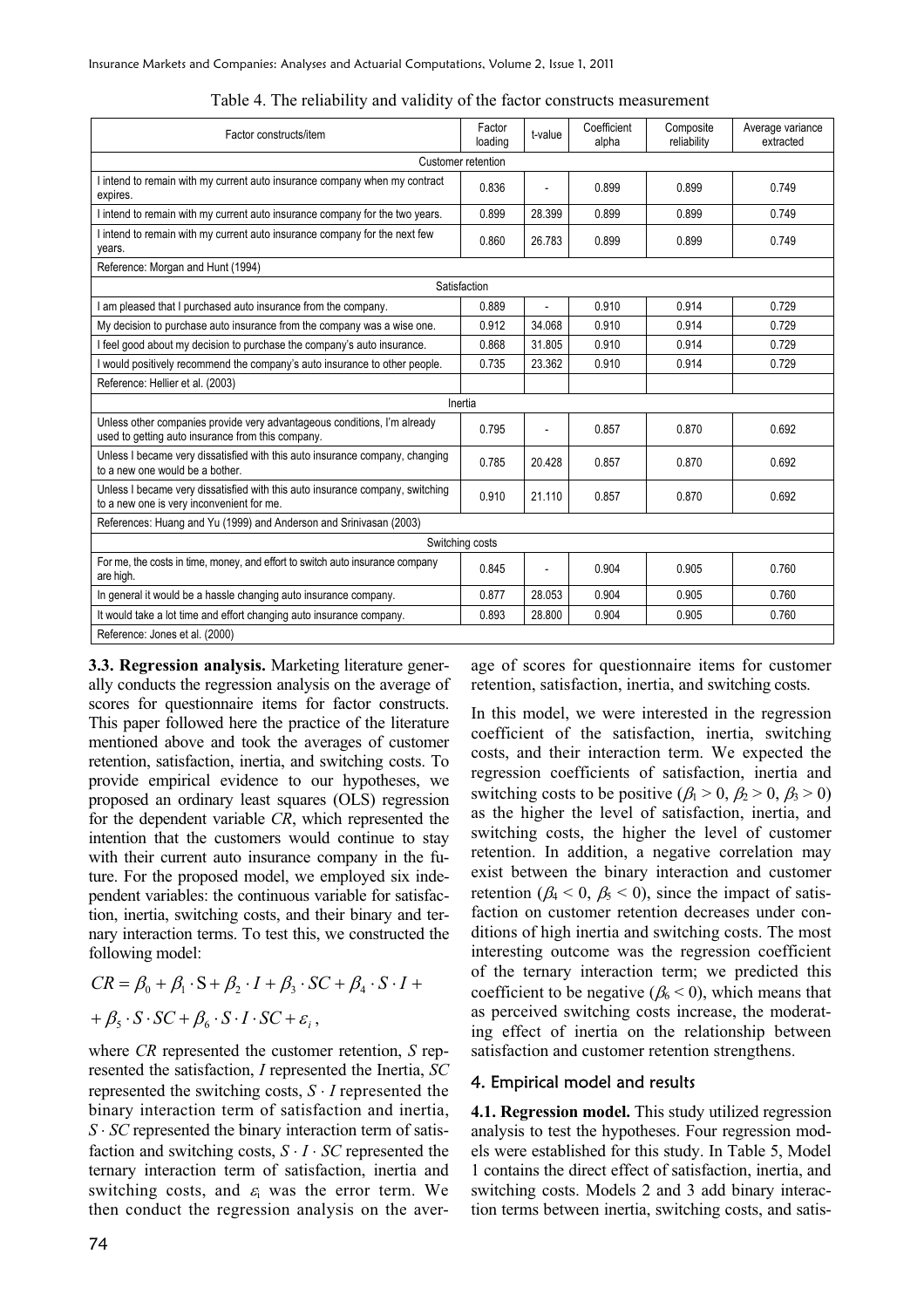faction to the main effects model. Model 4 incorporates the ternary interaction effect of switching costs, inertia, and satisfaction.

However, to prevent interference with regression coefficient estimates resulting from multicollinearity problems between interaction variables in the model, we changed the origin of each continuous independent variable through standardization (see Aiken and West, 1991; Irwin and McClellan, 2001; and Ranaweera and Prabhu, 2003). The resultant models are shown in Table 5. These show that the VIF (variance inflation factor) corresponding to each independent variable is less than 4, indicating that the variance inflation factors are well within the acceptable limit of 10 (Ranaweera and Neely, 2003).

In Model 1, the results show support to all the maineffects predictions. Consistent with H1, H2, and H4, results indicate that customer satisfaction ( $\beta$  = 0.151,  $P = 0.01$ , inertia ( $\beta = 0.349$ ,  $p < 0.01$ ), and switching costs ( $\beta$  = 0.344,  $p$  < 0.01) each has a significant impact on customer retention. Next, we tested for whether inertia and switching costs moderate the relationship between satisfaction and customer retention. Results of the Model 2 also support the H3. The significant binary interaction between inertia and

satisfaction indicates that the relationship between satisfaction and customer retention depends on the level of inertia ( $\beta$  = -0.072,  $p$  < 0.05). The interaction's negative sign supports our prediction that as inertia rises, the association between satisfaction and customer retention diminishes. Model 3 shows that switching costs and satisfaction also have a significant negative interaction effect ( $\beta$  = -0.192,  $p < 0.01$ ), indicating that the association between satisfaction and customer retention depends on the switching costs. The interaction's negative sign also supports our prediction that as switching costs increase, the relationship between satisfaction and customer retention diminishes. This result also supports H5.

Finally, we also present that the ternary interaction effect of switching costs, inertia, and satisfaction is significant and negative, thus confirming H6. The significant ternary interaction's negative sign also supports our prediction that as switching costs increase, the negative moderating effect of inertia on the relationship between satisfaction and customer retention strengthens ( $\beta$  = -0.098,  $p$  < 0.01) as shown in Model 4. This indicates that switching costs and inertia, where appropriate, can be an effective, alternative means of strengthening customer retention.

Table 5. Regression models testing main and interaction effects of satisfaction, inertia and switching costs on customer retention

| Explanatory                 | Dependent variable: customer retention (CR) |                             |                             |                           |                           |            |  |  |
|-----------------------------|---------------------------------------------|-----------------------------|-----------------------------|---------------------------|---------------------------|------------|--|--|
| variable<br>Expected sign   |                                             | Model 1 $\beta_i$ (t-value) | Model 2 $\beta_i$ (t-value) | Model 3 $\beta$ (t-value) | Model 4 $\beta$ (t-value) | <b>VIF</b> |  |  |
| Main effects                |                                             |                             |                             |                           |                           |            |  |  |
| Satisfaction (S)            | $\ddot{}$                                   | $0.151$ ***<br>(4.097)      | $0.176***$<br>(4.605)       | 0.269<br>(5.792)          | $0.280***$<br>(6.025)     | 2.666      |  |  |
| Inertia $($                 | $\ddot{}$                                   | $0.349***$<br>(9.144)       | $0.349***$<br>(9.185)       | 0.320<br>(8.272)          | $0.335***$<br>(8.622)     | 1.871      |  |  |
| Switching costs (SC)        | $\ddot{}$                                   | 0.344<br>(11.326)           | $0.333***$<br>(10.773)      | $0.466$ ***<br>(9.494)    | $0.504$ ***<br>(9.926)    | 3.193      |  |  |
|                             |                                             |                             | Binary interaction effects  |                           |                           |            |  |  |
| $S-I$                       |                                             |                             | $-0.072$ **<br>$(-2.360)$   | $-0.062"$<br>$(-2.034)$   | $-0.076$ **<br>$(-2.473)$ | 1.182      |  |  |
| $S-SC$                      |                                             |                             |                             | $-0.192$<br>$(-3.468)$    | $-0.183$<br>$(-3.320)$    | 3.771      |  |  |
| Ternary interaction effects |                                             |                             |                             |                           |                           |            |  |  |
| $S-I·SC$                    |                                             |                             |                             |                           | $-0.098***$<br>$(-2.746)$ | 1.566      |  |  |
| Adj R <sup>2</sup>          |                                             |                             | 42.9%                       | 43.3%                     | 44.2%                     | 44.7%      |  |  |
| F-value                     |                                             |                             | 172.486**                   | 131.625*                  | 109.410**                 | 93.309**   |  |  |

Notes: Regression parameters  $(\beta_j)$  are standardized value.  $\ddot{\text{m}}$  significant at 1%,  $\ddot{\text{m}}$  significant at 5%.

**4.2. Discussion and implications.** This study uses auto liability insurance service as a case for study. The implications for both theory and practice are discussed below.

From a related theory view, this paper moves beyond satisfaction and suggests that inertia and switching costs are also important factors affecting customer retention. The main effects of the three variables are all statistically significant and have correct signs. A positive relationship exists between satisfaction and customer retention. Thus, a plan for creating customer satisfaction is a necessary means of maintaining sustained customers, and high service quality is a critical element in determining repurchases by customers (Tsoukatos and Rand, 2006). In addition, switching costs make barriers to customer exit and inertia causes customers to remain in their existing behavioral tracks. However, the impact of satisfaction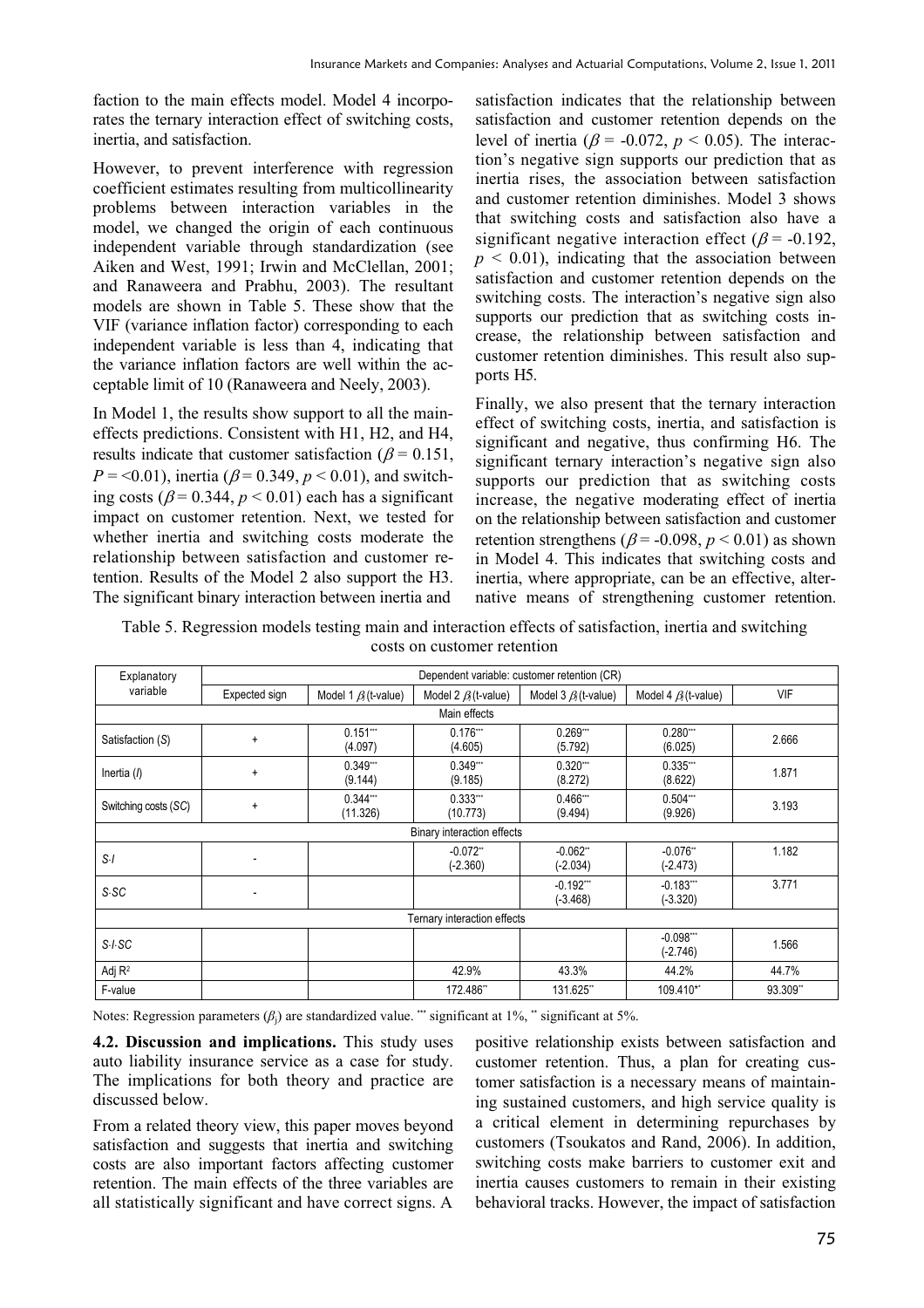on customer retention is not as important as that of inertia and switching costs. It is apparent that inertia and switching costs play important roles when customers decide whether or not to remain with their current auto insurance providers. For the moderating effects, our results show that inertia and switching costs weaken the impact of satisfaction on customer retention. Switching costs play a role in presenting barriers to customer exit, while inertia causes customers to remain in existing behavior tracks and produce a behavior lock-in effect. Customers with larger switching costs or with higher level of inertia are better able to tolerate dissatisfaction and remain with current service providers. Furthermore, the key findings also reveal that switching costs strengthen the moderating effect of inertia on the satisfaction-retention link. In other words, the barriers made by switching costs to customer exit strengthen the behavior lockin effect produced by inertia and cause dissatisfied customers to raise their retention. Thus, to reduce the intention of customers to switch service providers, insurance companies should construct transaction models with switching costs to activate customers' existing inertia as a marketing strategy to strengthen customer retention.

From insurance practice view, the key findings indicate that insurance companies should build up switching costs to retain existing customers despite their lack of satisfaction with poor service quality.

In the insurance market, customers who have established close relationships with sales staff have higher customer retention, particularly since they face uncertainties in the reduction of service quality if they purchase insurance from a new company. In addition, due to the high degree of asymmetric information in the insurance market, customers who lack adequate information must search again for relevant insurance information and must make an assessment of available services to select a new insurance company if they want to switch insurers. When a customer perceives that he/she must spend a greater amount of time and energy to search and select a service provider with better service quality, the appropriate use of positive switching costs, such as the emotional relationship established by sales staff and the maintenance of interpersonal ties (Jones, Reynolds, Mothersbaugh and Beatty, 2007), make imitation by competitors difficult, facilitating customer retention.

However, if a customer uses the network for a long time, some regularities of this customer will be revealed, thus generating customer habit (Wang, Fang, and Yun, 2006). As a result, through the conventional access, the Internet can be used to create a convenient space for consumers. For example, an insurance company can construct a user-oriented website design, including varied content and consultation, to strengthen the level of inertia. Due to security concerns about the Internet, insurance companies must also strengthen users' confidence in the security of Internet use to ensure the safety of Internet transactions and establish mechanisms for identifying verification. Insurance companies also may change the usage model for insurance renewal through convenient Internet operations, incentivizing customers to enter inertia tracks and improving customer retention.

Finally, higher switching costs cause customers to keep existing transaction relationships and strengthen the moderating effect of inertia on the satisfactionretention link. Auto insurance providers should actively try to strengthen ties with existing customers. Insurance companies can appropriately combine with other financial institutions to use cross-selling strategies and develop an integrated electronic financial business mechanism to satisfy the one-stop shopping needs of customers. When customers can purchase other different types of insurance policies from their existing insurance companies, they face higher risk and increase their switching costs when they switch to other insurance companies. However, in Taiwan, all insurers use age and gender as the primary determination of human factors. The claim records of the tariff rating system operate through the bonus-manus coefficient. An important feature of the bonus-manus coefficient is that the coefficient belongs to the policyholder due to the claim information-sharing system. A policyholder cannot take a new coefficient when he/she wants to switch insurers, therefore, insurers can not be allowed to charge different premium and use different risk classification variables, but are permitted to charge different prices due to various discount on their premium.

Developing multiple financial services with customers can deepen mutual dependence and can induce the formation of inertia by raising switching costs. By doing so, these lazy customers may choose their previous service providers, producing the behavioral lock-in effect, facilitating customer retention. However, we emphasized that increasing the switching cost for customers is only a means for marketing and insurance companies to ensure service quality. If the insurance company only considers the increase in switching cost for customers and forces the customers to remain in the existing transaction relationship without increasing customer satisfaction, they cannot avoid the negative word-of-mouth by customers, and against the target of developing a long-term relationship. Hence, it becomes an important concern when modern service quality and regulation theory are applied to insurance.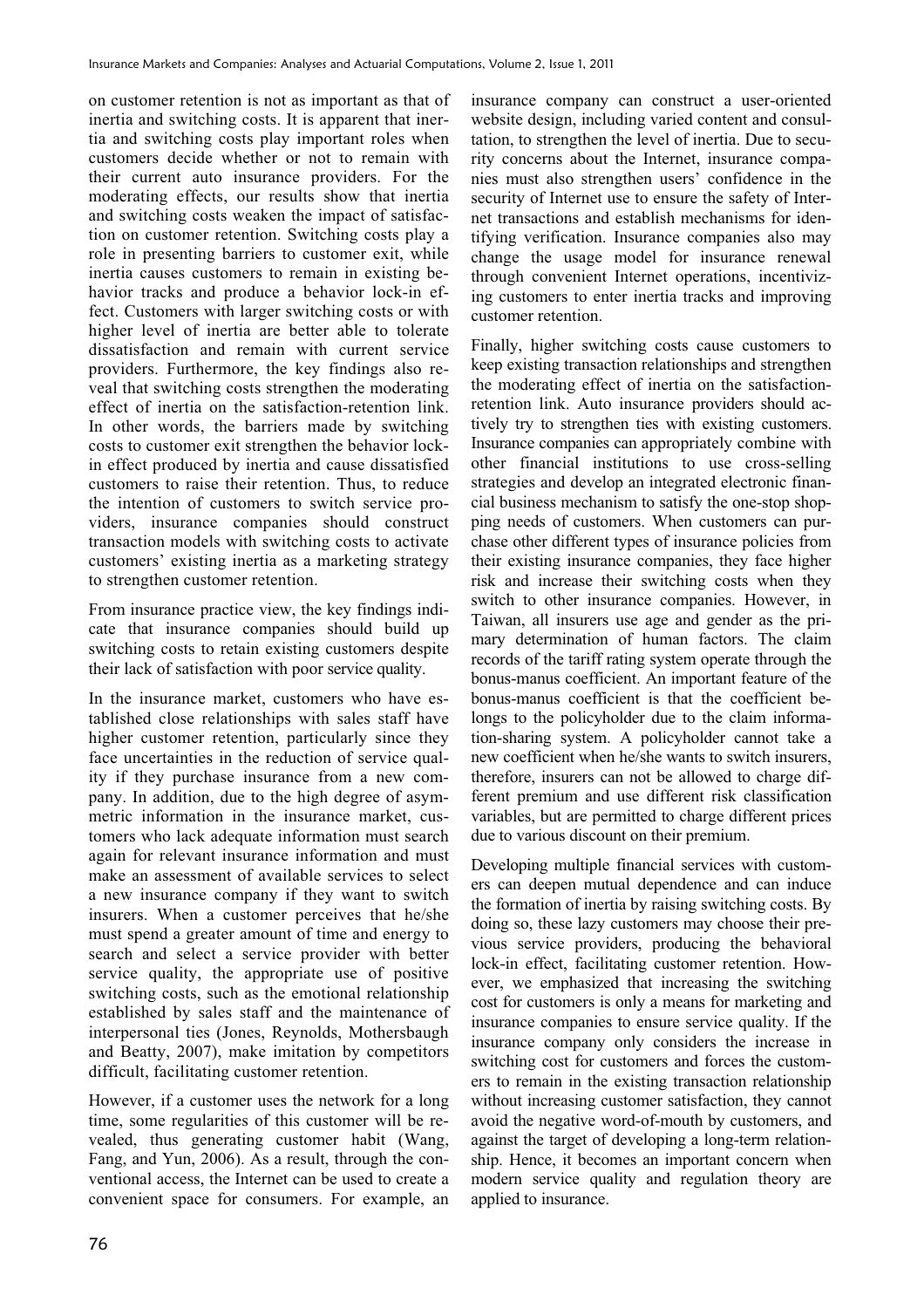## Conclusion

The previous section has examined satisfaction, inertia, and switching costs as the drivers of customer retention. Our research attempts to build a more complete framework of the factors that influence customer retention. Nevertheless, this paper has some limitations that offer opportunities for future research. First, this study is limited to the exploration of the effects of inertia and switching costs on the customer retention of homogeneous contract. In the future, under the wave of differentiated services, various companies will design insurance products matching their respective market segments. Thus, with regard to differentiated insurance contract, the reexamination of the relationship between the abovementioned variables is a topic worth studying. Second, our questionnaires did not ask whether customers recently made a claim. However, the intention of retaining these customers could be different from those who did not make the claim because customers will decide whether or not they will stay based on the service of the claim settlement, thus, the claims experience should be added to the customer retention model. Moreover, the change of premium upon policy renewal is related to the existence of claim in the last policy year because the auto insurance market in Taiwan has implemented the experience rating system for years. Under Taiwan's experience rating system, the claim information sharing system is shared between insurance companies. No matter which company the customer goes to, the same premium shall be charged. Hence, we reasonably expect that the change of premium will not influence the intention of customers to remain in the original insurance company. Finally, it is notable that this study utilizes cross-sectional survey data to test the hypotheses. However, Crosby and Stephens (1987) indicate that cross-sectional survey data may show that customers have a first-mover mentality, thus lead to a further deviation of analysis results from the topic. Thus, it is recommended that future studies utilize two stage, inter-period survey data to compensate for this flaw. This method is beneficial toward testing the theories and connotations behind customer retention.

#### References

- 1. Aiken, L.S. and S.G. West (1991). Multiple Regression: Testing and Interpreting Interactions, Sage Publications, New York, NY.
- 2. Anderson, J.C, and D.W. Gerbing (1988). Structural equation modeling in practice: a review and recommended two-step approach, *Psychology Bulletin*, 103, pp. 411-423.
- 3. Anderson, R.E. and S.S. Srinivasan (2003). E-satisfaction and e-loyalty: a contingency framework, *Psychology and Marketing*, 20, pp. 1-16.
- 4. Anderson, E.W. and M.W. Sullivan (1993). The antecedents and consequence of customer satisfaction for firms, *Marketing Science*, 12, pp. 125-143.
- 5. Assael, H. (1998). Consumer Behavior and Marketing Action, Southwestern College Publishing, Cincinnati, OH.
- 6. Barnes, W., M. Gartland, and M. Stack (2004). Old habits die hard: path dependency and behavioral lock-in, *Journal of Economic Issues*, 38, pp. 371-377.
- 7. Berger, L.A., P. Kleindorfer and H. Kunreuther (1989). A Dynamic Model of the Transmission of Price Information in Auto Insurance Markets, *Journal of Risk and Insurance*, 56, pp. 17-33.
- 8. Bloemer, J.M. and H. Kasper (1995). The complex relationship between consumer satisfaction and brand loyalty, *Journal of Economic Psychology*, 16, pp. 311-329.
- 9. Bolton, R.N. (1998). A dynamic model of the duration of the customer's relationship with a continuous service provider: the role of satisfaction, *Marketing Science*, 17, pp. 45-65.
- 10. Chintagunta, P.K. and B.E. Honore (1996). Investigating the effects of marketing variables and unobserved heterogeneity in a multinomial probit model, *International Journal of Research in Marketing*, 13, pp. 1-15.
- 11. Cronin, J.J. and S.A. Taylor (1992). Measuring service quality: a reexamination and extension, *Journal of Marketing*, 56, pp. 55-68.
- 12. Crosby A. and N. Stephens (1987). Effect of Relationship marketing on satisfaction, Retention, and Prices in the Life Insurance Industry, *Journal of Marketing Research*, 24, pp. 404-411.
- 13. Cummins J.D., and N.A. Doherty (2006). The Economics of Insurance Intermediaries, *Journal of Risk and Insurance*, 73, pp. 359-396.
- 14. Dahlby, B. and D.S. West (1986). Price Dispersion in an Automobile Insurance Market, *Journal of Political Economy*, 94, pp. 418-438.
- 15. Danaher, P.J. and J. Mattsson (1998). A comparison of service delivery processes of different complexity, *International Journal of Service Industry Management*, 9, pp. 48-63.
- 16. Dick, A. and K. Basu (1994). Customer loyalty: toward an integrated conceptual framework, *Journal of Academy of Marketing Science*, 22, pp. 99-113.
- 17. Eckardt, M. (2008). The quality of insurance intermediary service-emperical evidence for Germany, Working paper 50 (Rostock: Rostock University).
- 18. Fornell, C. and D.F. Larcker (1981). Evaluating structural equation models with unobservable variables and measurement error, *Journal of Marketing Research*, 18, pp. 39-50.